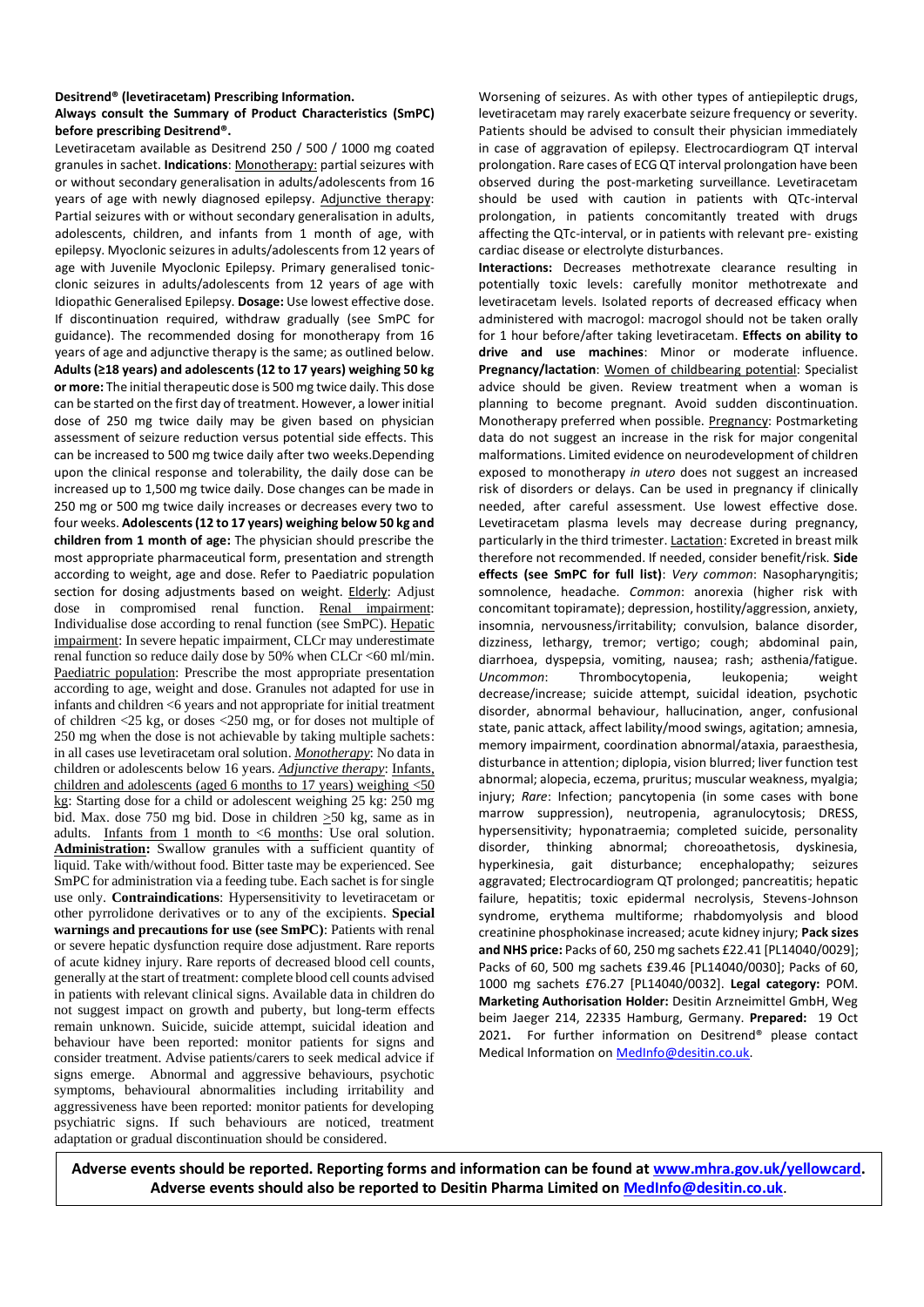#### **Desizon® (zonisamide) Prescribing Information.**

### **Always consult the Summary of Product Characteristics (SmPC) before prescribing Desizon®.**

Zonisamide available as Desizon® 20 mg/ml oral suspension. **Indications**: Monotherapy: Partial seizures with or without secondary generalisation in adults with newly diagnosed epilepsy. Adjunctive therapy: Partial seizures with or without secondary generalisation in adults, adolescents and children aged 6 years and above. **Dosage:** Dosage escalation and maintenance required. May be taken as monotherapy or added to existing therapy in adults. If discontinuation required, withdraw gradually. *Monotherapy*: Adults: Starting dose 100 mg (5 ml) od increasing to 200 mg (10 ml) od after 2 weeks and 300 mg (15 ml) after 4 weeks. Dose can be increased at 2 weekly intervals in increments of 100 mg (5 ml) to a maximum of 500 mg (25 ml) once a day. *Adjunctive therapy with CYP3A4 inducing agents*: Initial dose 50 mg (2.5 ml) per day in 2 divided doses to 100 mg (5 ml) per day in 2 divided doses at 2 weeks. Dose can be increased at weekly intervals in increments of 100 mg (5 ml) to up to 500 mg (25 ml) per day, once daily or in 2 divided doses. *Adjunctive therapy with renal or hepatic impairment*: Initial dose 50 mg (2.5 ml) per day in 2 divided doses for first 2 weeks to 100 mg (5 ml) per day in 2 divided doses at 4 weeks. Dose can be increased at 2 weekly intervals in increments of 100 mg (5 ml) to up to 500 mg (25 ml) per day, once a day or in 2 divided doses. *Paediatric Population >6 years*: Must be added to the existing therapy. *Adjunctive therapy with CYP3A4 inducing agents with 20 kg to 55 kg body weight*: 1 mg (0.05 ml)/kg/day od with increase at weekly intervals to up to 8 mg/kg/day (0.4 ml/kg/day) od. *Adjunctive therapy with CYP3A4 inducing agents >55 kg body weight*: 300 to 500 mg/day (15 ml to 25 ml/day) od *Adjunctive therapy without CYP3A4 inducing agents*: 1 mg (0.05 ml)/kg/day od with increase at 2 weekly intervals to up to 8 mg/kg/day (0.4 ml/kg/day) od to a maintenance dose of 500 mg/day ( 25 ml/day) od. Elderly: Caution should be exercised at initiation in elderly patients as there is limited information on the use in these patients. Renal impairment: Caution must be exercised in renal impairment, limited information on use in such patients and a slower titration might be required (see SmPC). Hepatic impairment: Use in patients with hepatic impairment has not been studied, use in patients with severe hepatic impairment is not recommended. **Administration:** Shake the bottle well before use. Oral suspension may be swallowed directly from oral syringe followed by glass of water or may be diluted in water or juice. See SmPC for administration via a feeding tube. Contraindications: Hypersensitivity to active substance, sodium methyl phydroxybenzoate (E219), sodium propyl p-hydroxybenzoate (E217), sulphonamides or to any of the excipients. **Special warnings and precautions for use (see SmPC**). The warnings and precautions mentioned are also applicable to adolescent and paediatric patients. Serious rashes including Stevens-Johnson syndrome. Gradual dose reduction required to reduce possibility of withdrawal seizures, sulphonamide reactions, acute myopia and secondary angle closure glaucoma: caution should be used when treating patients with history of eye disorders, metabolic acidosis with or without hyperammonaemia, dehydration, heat stroke, increased levels of hepatobiliary parameters, suicidal ideation and behaviour have been reported: monitor patients for signs and consider treatment. Discontinuation to be considered in cases of pancreatitis, rhabdomyolysis. Advise patients/carers to seek medical advice if signs emerge; weight loss might be experienced.

**Preventing overheating and dehydration in children:** Desizon can cause children to sweat less and overheat and if not treated this can lead to brain damage and death. Most at risk in hot weather. When taking Desizon, children should stay cool and avoid heavy exercise in hot weather, drink plenty of cold water. Following medicines must not be taken: carbonic anhydrase inhibitors (like topiramate and acetazolamide), and anticholinergic agents (like clomipramine, hydroxyzine, diphenhydramine, haloperidol, imipramine and oxybutynin). If skin feels very hot with little or no sweating, or the child becomes confused or has muscle cramps, or the child's heartbeat or breathing become rapid, take the child to a cool place, cool skin with water, give cold water to drink and seek immediate medical attention.

**Interactions**: Caution in using carbonic anhydrase inhibitors in adults and should not be used as co-medication in paediatric population. Caution is advised in patients on P-gp substrate medications. **Effects on ability to drive and use machines**: No studies have been performed, however caution must be exercised during activities requiring high degree of alertness. **Pregnancy/lactation**: Women of childbearing potential: Women must use effective contraception during treatment and for one month after discontinuation. Avoid sudden discontinuation. Pregnancy: Must not be used during pregnancy unless clearly necessary and if potential benefit is considered to justify risk to the foetus. Lactation: Excreted in breast milk therefore not recommended and breast feeding must not be resumed until one month after therapy completion. **Side effects (see SmPC for full list)**: *Very common*: Anorexia, agitation, irritability, confusional state, depression, ataxia, dizziness, memory impairment, somnolence, diplopia, decreased bicarbonate. *Common*: Ecchymosis, hypersensitivity, lability, anxiety, insomnia, psychotic disorder, bradyphrenia, disturbance in attention, nystagmus, paraesthesia, speech disorder, tremor, abdominal pain, constipation, diarrhoea, dyspepsia, nausea, rash, pruritis, alopecia, nephrolithiasis, fatigue, influenza like illness, pyrexia, oedema peripheral, weight decreased. *Uncommon*: Pneumonia, urinary tract infection, hypokalaemia, anger, aggression, suicidal ideation, suicide attempt, convulsion, vomiting, cholecystitis, Cholithiasis, calcus urinary. *Rare:* Agranulocytosis, aplastic anaemia, leucocytosis, leucopoenia, lymphadenopathy, pancytopenia, thrombocytopenia, drug induced hypersensitivity syndrome, drug rash with eosinophilia and systemic symptoms, metabolic acidosis, renal tubular acidosis, hallucination, amnesia, coma, grand mal seizure, myasthenic syndrome, neuroleptic malignant syndrome, status epilepticus, angle closure glaucoma, eye pain, myopia, vision blurred, visual acuity reduced, dyspnoea, pneumonia, aspiration respiratory disorder, hypersensitivity type pneumonitis, pancreatitis, hepatocellular damage, anhidrosis, erythema multiforme, Stevens-Johnson syndrome, toxic epidermal necrolysis, rhabdomyolysis, hydronephrosis, renal failure, urine abnormality, blood creatine phosphokinase, blood creatinine, blood urea increased, liver function tests abnormal, heat stroke. **Pack sizes and NHS price:** 20 mg/ml oral suspension. Pack size 250 ml £181.90 [PL14040/0036]; **Legal category:** POM. **Marketing Authorisation Holder:** Desitin Arzneimittel GmbH, Weg beim Jaeger 214, 22335 Hamburg, Germany. **Prepared:** 22 Mar 2021**.** For further information on Desizon® please contact Medical Information o[n MedInfo@desitin.co.uk.](mailto:MedInfo@desitin.co.uk)

**Adverse events should be reported. Reporting forms and information can be found at [www.mhra.gov.uk/yellowcard.](http://www.mhra.gov.uk/yellowcard) Adverse events should also be reported to Desitin Pharma Limited on [MedInfo@desitin.co.uk](mailto:MedInfo@desitin.co.uk)**.